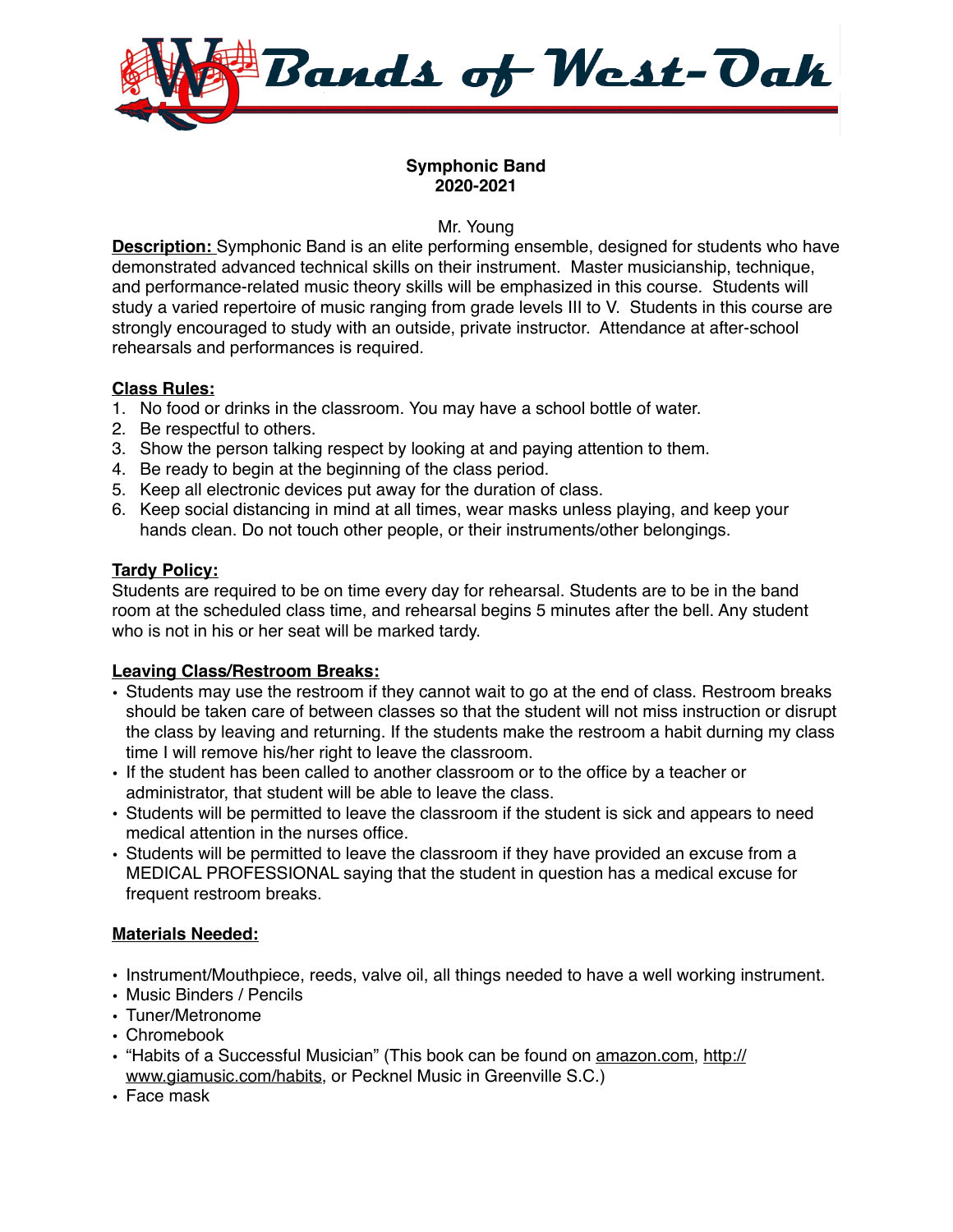### **Grades:**

Grading Scale:  $90-100$  -  $---$  -  $A$  $80-89$   $-- -B$  $70-79$   $-- -C$  $60-69$   $-- -D$  $0-59$   $---F$ 

Grades will be calculated with the following criteria:

Major Grade———60% Minor Grade———40%

## **Grading:**

- *Class Participation (Major) and performances are the most important part of the band class. All students must come prepared with the materials necessary to perform each day in my classroom. Lack of materials in band class will result in the lowering of the student's participation grade.*
- *Playing Tests/Pass-offs (Major) Will consist of groupings of the major and minor scales for your instrument, technique exercises, musical excerpts from the concert band music. Passoffs will determine your participation in festivals, contests, and band performing trips.*
- *Playing Quizzes (Minor) Will consist of one major or minor scale, smaller musical excerpts, terms, a technique exercise.*
- *Written Quizzes (Minor) Terms quizzes, short answer responses etc.*
- *Notebook Checks: (Minor) Students will need 3-ring binders for music and handouts*
- *Performances are mandatory for all students in the band and make up for over 60% of your final grade.*
- *Final Exam (Major)*

**\*\* Students who are enrolled in this class will also be expected to attend all after school rehearsals/ sectionals/ masterclasses/ and clinics that may be scheduled to prepare for concerts and Concert Performance Assessment. Scheduled after school rehearsals can be found on [www.bandsofwestoak.com](http://www.bandsofwestoak.com) under events and 'Master Calendar'.** 

# **Requirements for Ensemble Participation**

- Students who are a part of the band program are expected to attend all of the scheduled rehearsals and performances for the entirety of the concert season.
- Students who participate in other school related activities must speak with me far in advance if any practices conflict with the scheduled rehearsals required for band.

# **Excused and Unexcused Absences from after school rehearsals**

- **Excused** absences include illness (absence from school with a doctor's note), death in the family, religious events and major anniversaries.
- **Unexcused** absences are absences that have not been communicated, and approved by Mr. Young.
- **Absence Request Form:** In order to be approved, students must turn in a form (located on the band website [www.bandsofwestoak.com](http://www.bandsofwestoak.com)) 48 hours prior to the scheduled rehearsal time. Recorded requests will be evaluated and approved or denied by Mr. Young. If denied, the absence will become unexcused.